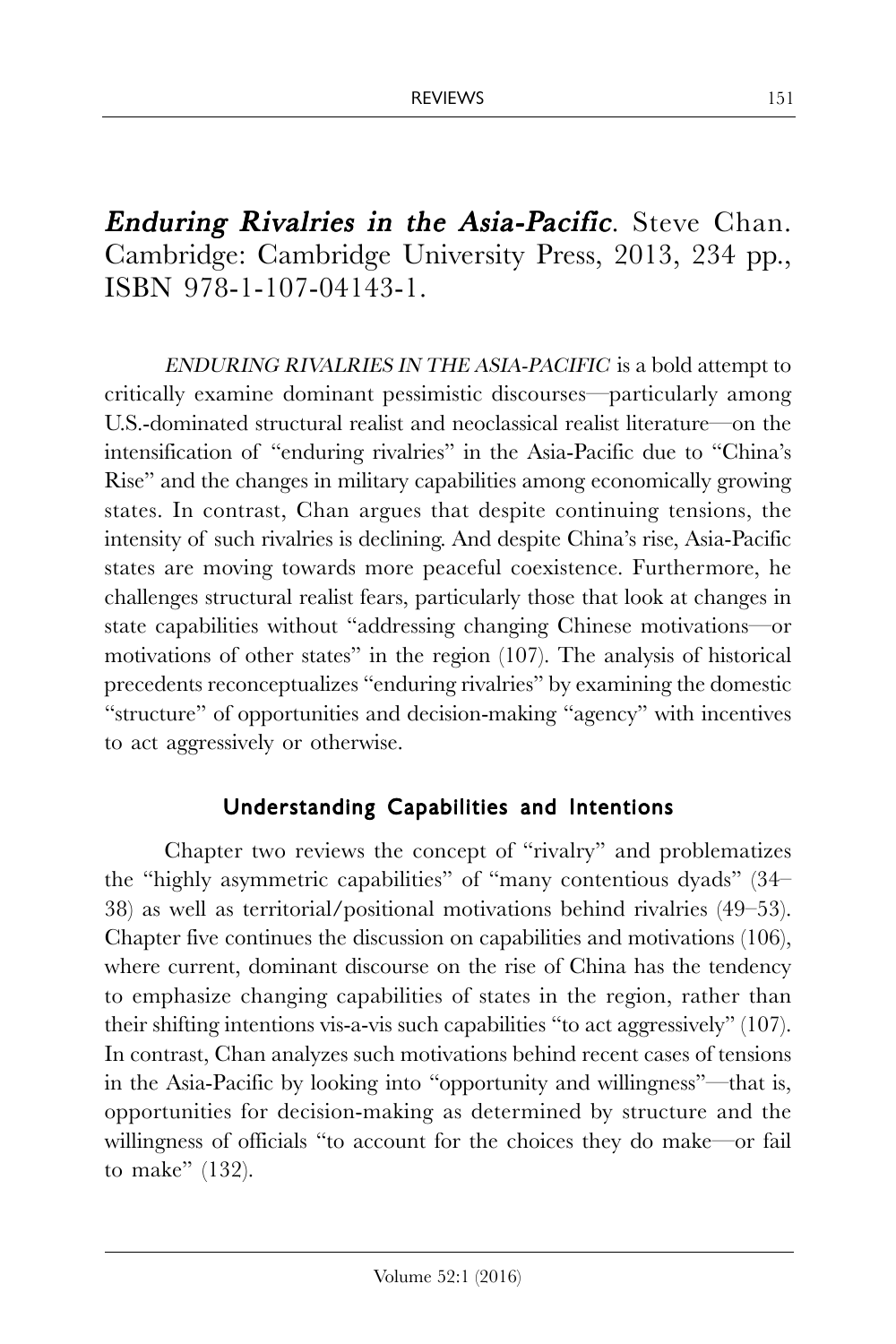Chan explains that states engaged in "enduring rivalries" have been exposed to considerable changes, as evidenced by their openness to international interactions since the 1950s and 1960s. Furthermore, the understanding of rivalries in the Asia-Pacific is incomplete without looking into the "history of foreign influences" associated with the Cold War and more recently, the interaction between China and the U.S. Thus, these historic strategic relations and internal structure-agency conditions account for the lack of willingness of Asia-Pacific states to "revise the existing international order" that allows "openness" and "interconnectivity," and to resolve the conflicts by military means despite "increased capabilities"  $(157)$ .

## Being Realist

Chapter one states the problem on the "intensification of interstate rivalries" in Asia, which tends to look at "local rivalries" as separate from the "decisive influence of strategic competition between leading powers" (1) and "third party involvement"  $(7-15)$ . For instance, there seems to be an engagement in pessimistic discourses in the Asia-Pacific, associating China's rise with the intensification of "enduring rivalries." This is a view contrary to the Deutsch-defined concept of a peaceful "security community." A core concern is that a rising China "may not compete for territorial control alone" (52) in the classical geopolitical interpretation of regional power behaviour. Domestic political interests exist, such as "regime legitimacy and ethnic politics" that can be linked to territorial disputes to ensure "influence and status" by participating in geopolitical "positional rivalries." Furthermore, for a structural realist, historical Asian rivalries are less "about the Asian countries' conduct" than about the U.S. being a "pivotal participant in Asian rivalries." U.S. policies and "relations with China are more important variables" than contextual "ecological conditions" such as the culture, ideology, politics or economy of Asian countries (52–53).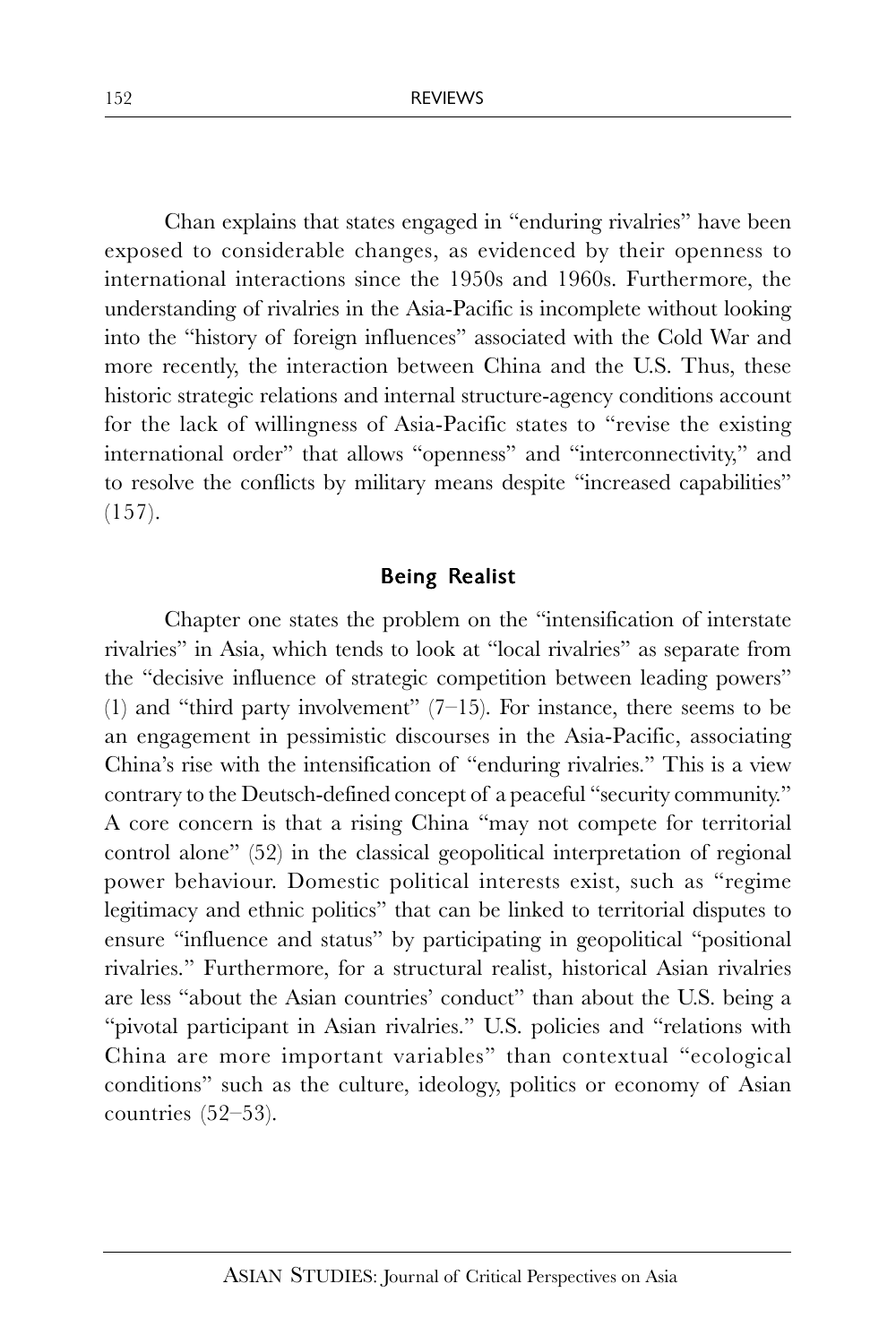Structural realism treats economic exchanges among nations as a "double-edged sword." Positive developments in business/economic interests among states might result in increasing popular discontent, particularly in the case where "these exchanges contribute to economic dislocation" or to political insecurity at a time of economic stagnation. The local problems may "become a fuse for a wider multilateral conflict" that escalate to interstate conflictual behaviour beyond initial low-intensity disputes. For example, the Chinese boycott of "Japanese products and manufacturing stoppages at Japanese firms in China" in the context of Diaoyu/Senkaku islands dispute in 2012 seemed to have brought financial losses to the states higher than "those caused by the 2011 tsunami" (78– 79).

## Declining Rivalries

Chan concludes chapter four by stating that "Asia-Pacific is closer to a unipolar than bipolar system," wherein China would avoid "a costly arms race" in the region due to a "significant power asymmetry," even though this might not prevent "Sino-American military confrontation" (102) or "occasional tension" in the region (105). Chan concedes that although there are continuous incidents of Militarized Interstate Disputes, the "general trend points to declining regional tension," which coincides with the increased intra-Asian trade and multilateralism (79). This finding comes from chapter three, a data-rich discussion on "Interstate Acrimony" in the Asia-Pacific focusing on conflict frequency, defense spending, trade statistics, membership in multilateral organizations, direct flights between major airports and public attitudes towards foreign countries. However, trade does not necessarily guarantee peaceful coexistence; on the contrary, it adds more variables to be managed in interstate and multilateral relations. Still, the successes in intra-Asian trade and in the overall increasing trend of intra-Asian economic activities would be impossible if rivalries were intensifying (79).